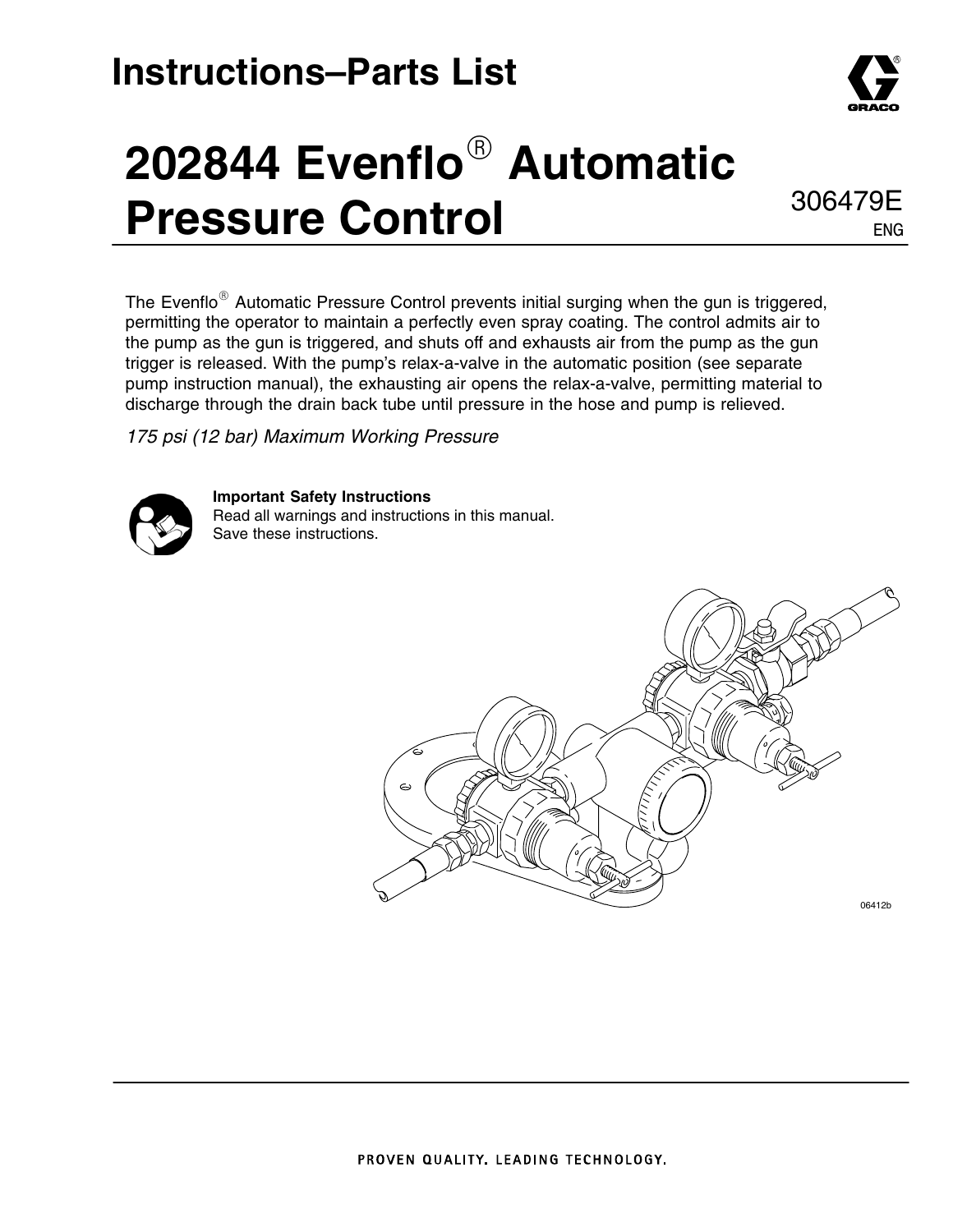## **Table of Contents**

## **Symbols**

#### **Warning Symbol**

#### **WARNING**

This symbol alerts you to the possibility of serious injury or death if you do not follow the instructions.

#### **Caution Symbol**

#### **CAUTION**

This symbol alerts you to the possibility of damage to or destruction of equipment if you do not follow the instructions.

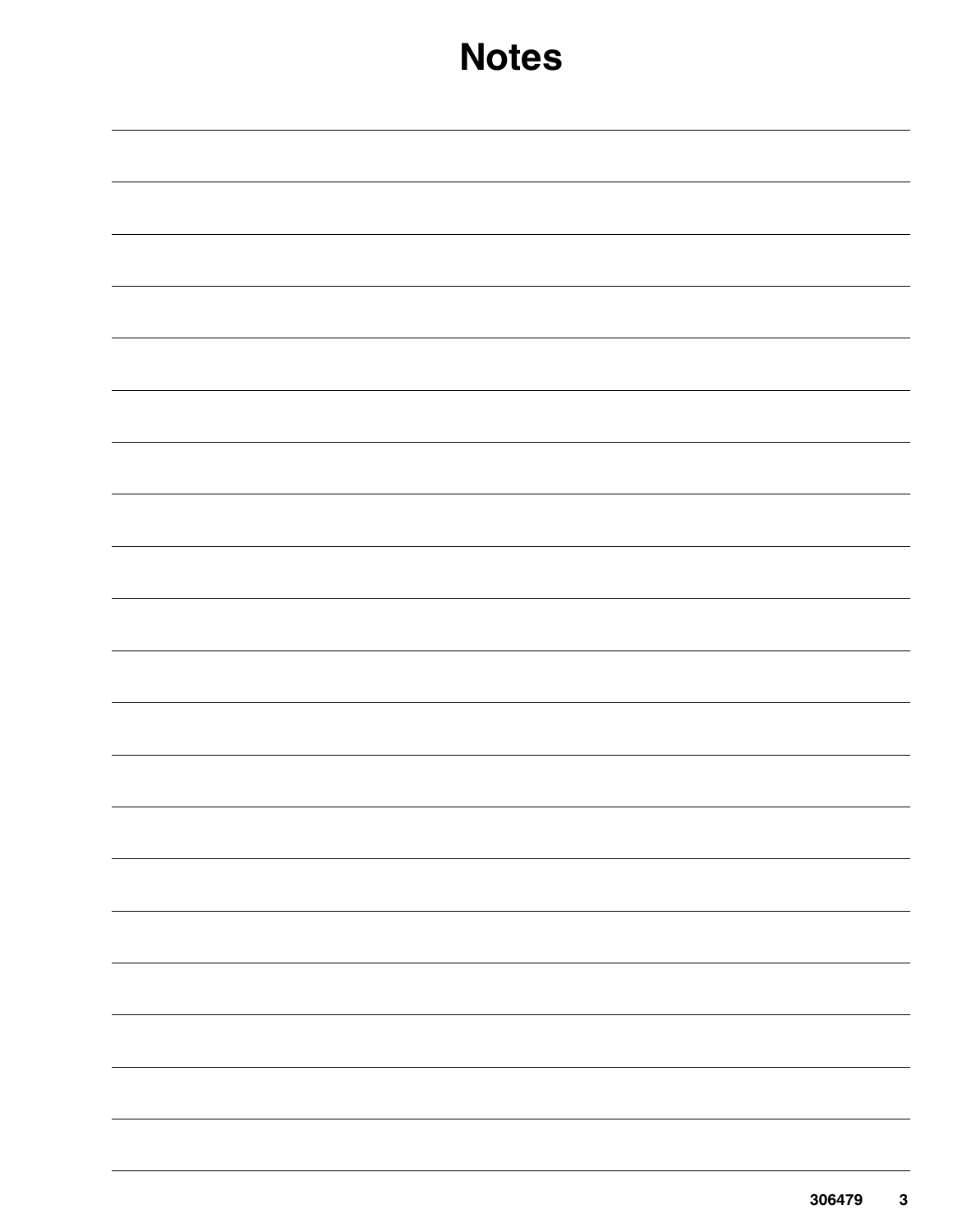## **Installation**

**Note:** Numbers and letters in parenthesis in the text refer to callouts in Fig. 1 and the parts drawing.

- 1. Mount the Evenflo $^{\circledR}$  Control. (See Fig. 1.)
	- a. To mount the Evenflo $^\circledR$  Control to the pump, use screws (28) to attach the mounting plate (38) to the pump base. Remove the screw (31) and lockwasher (32) from the control (1), and position the control over the small hole of the plate. Secure the control to the plate with the screw and lockwasher.
- b. To mount the Evenflo $^{\circledR}$  Control directly to a covered drum, remove the screw (31) and lockwasher (32) from the control (1), and mount it directly to the cover
- 2. Connect the ball valve (26) and the air supply hose (24) to the right hand regulator (A). Connect the other end of the hose to the pump's air inlet.
- 3. Connect an air supply hose to the 1/2 npt(f) air inlet fitting (35).
- 4. Connect an air atomizing hose (C) between the 3/8 npt(f) swivel union of the left hand regulator (B) and your spray gun.

#### **Operation**

Since this control will function only as part of the complete spray outfit, the operation of the Evenflo<sup>®</sup> valve is explained in the instruction manual for the complete spray outfits

**Note:** When spraying light fluids, the ball valve (26) , may be used to regulate the pump speed. Adjust the right hand air regulator (A) to a higher pressure than necessary to operate the pump and regulate the speed of the pump by the operation of the ball valve handle. The ball valve also provides a quick shutoff to the air pump.

#### **By-pass Valve Adjustment**

- 1. With the air supplied to the pump and the spray gun, and the pump relax-a-valve set in the automatic position, open the by-pass valve (2) four full turns from the closed position. See Fig. 1.
- 2. Point the spray gun into the drum and trigger the gun. If the pump does not operate, release the trigger and close the by-pass valve 1/4 turn.
- 3. Repeat this process until the pump operates when the gun is triggered.



**Fig. 1**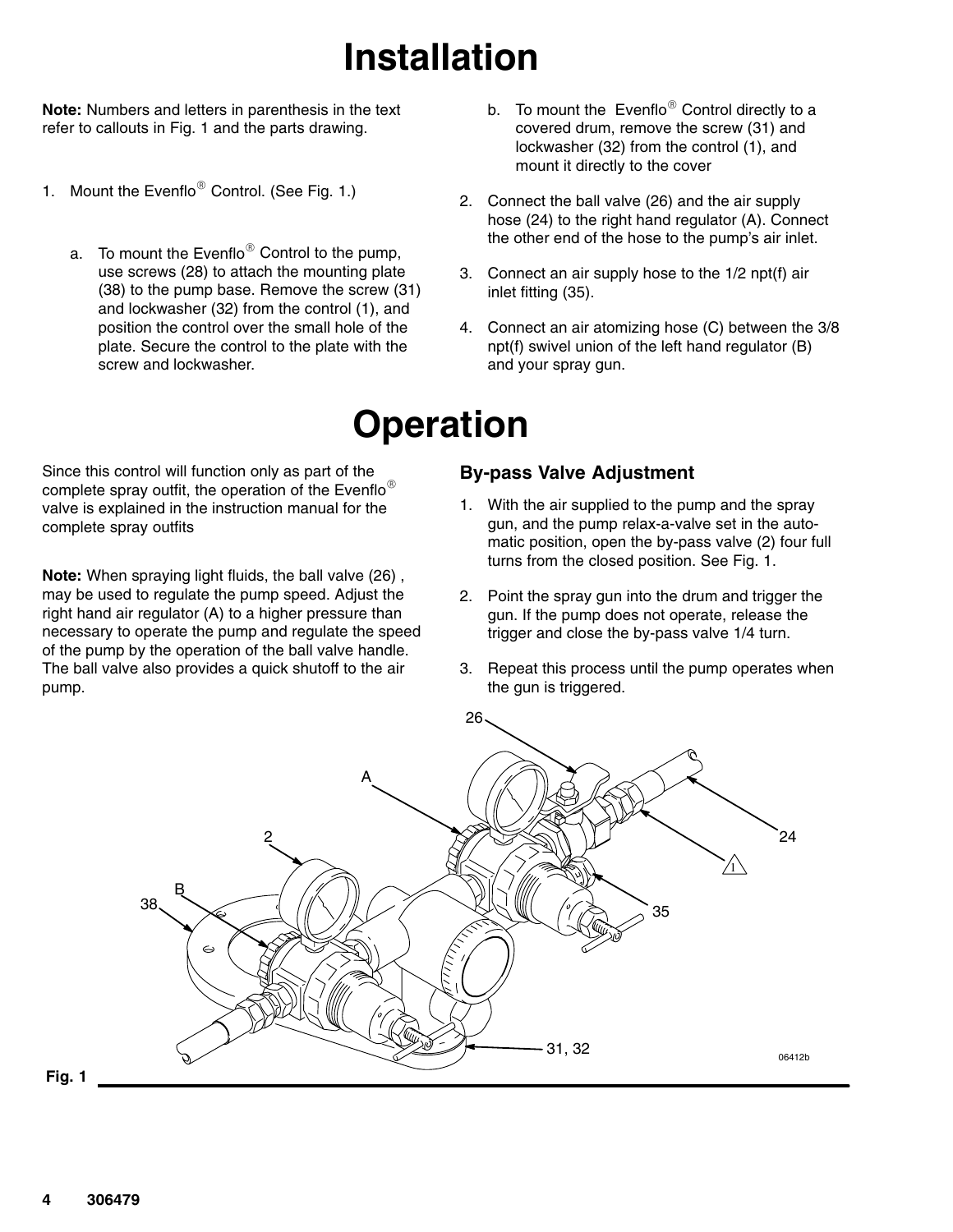# **Troubleshooting**

**Note:** Check all possible solutions before disassembling the control.

| <b>Problem</b>                                                                                      | <b>Probable Cause</b>                                       | Remedy                                                                                           |  |
|-----------------------------------------------------------------------------------------------------|-------------------------------------------------------------|--------------------------------------------------------------------------------------------------|--|
| The Evenflo <sup>®</sup> delivers an insufficient<br>air to the pump when the spray gun<br>is open. | The air supply is insufficient.                             | Check the hose for obstructions or<br>leaks.                                                     |  |
|                                                                                                     |                                                             | Open the master air valve. Remove,<br>clean and oil the filter screen.                           |  |
|                                                                                                     | The right-hand regulator is set too<br>low.                 | Loosen the locknut and turn the reg-<br>ulator T-handle clockwise to in-<br>crease pressure.     |  |
|                                                                                                     | The right-hand regulator is<br>inoperative.                 | See manual 308167 for air<br>regulator service.                                                  |  |
|                                                                                                     | The by-pass valve is open too far.                          | Adjust, as explained on page 4.                                                                  |  |
|                                                                                                     | The left-hand air regulator is set too<br>low.              | Loosen the locknut, and turn the<br>regulator T-handle counterclockwise<br>to decrease pressure. |  |
|                                                                                                     | The left-hand regulator is<br>inoperative.                  | See manual 308167 for air<br>regulator service.                                                  |  |
|                                                                                                     | The atomizing air hose is clogged.                          | Clear.                                                                                           |  |
|                                                                                                     | The ball valve is set too lean.                             | Open.                                                                                            |  |
|                                                                                                     | The air hose to the pump is clogged.                        | Clear.                                                                                           |  |
|                                                                                                     | The Evenflo <sup>®</sup> valve is inoperative.              | Oil the filter screen and service.                                                               |  |
| Air escapes continuously through<br>the exhaust port while the gun is<br>open.                      | The valve seal, seat, stem, or spring<br>in broken or worn. | Replace.                                                                                         |  |
| The unloading action is sluggish.                                                                   | The small hole in the piston (19) is<br>clogged.            | Service.                                                                                         |  |
|                                                                                                     | The piston or o-ring (9) is seized.                         | Service.                                                                                         |  |
|                                                                                                     | The by-pass valve is turned too far<br>inward.              | Adjust.                                                                                          |  |
| The air pressure drops excessively<br>when the gun is triggered.                                    | The filter screen is clogged.                               | Remove, clean, and oil the filter<br>screen.                                                     |  |
|                                                                                                     | The main air pressure is too low.                           | Check air supply.                                                                                |  |
|                                                                                                     | The by-pass valve is closed too far.                        | Adjust.                                                                                          |  |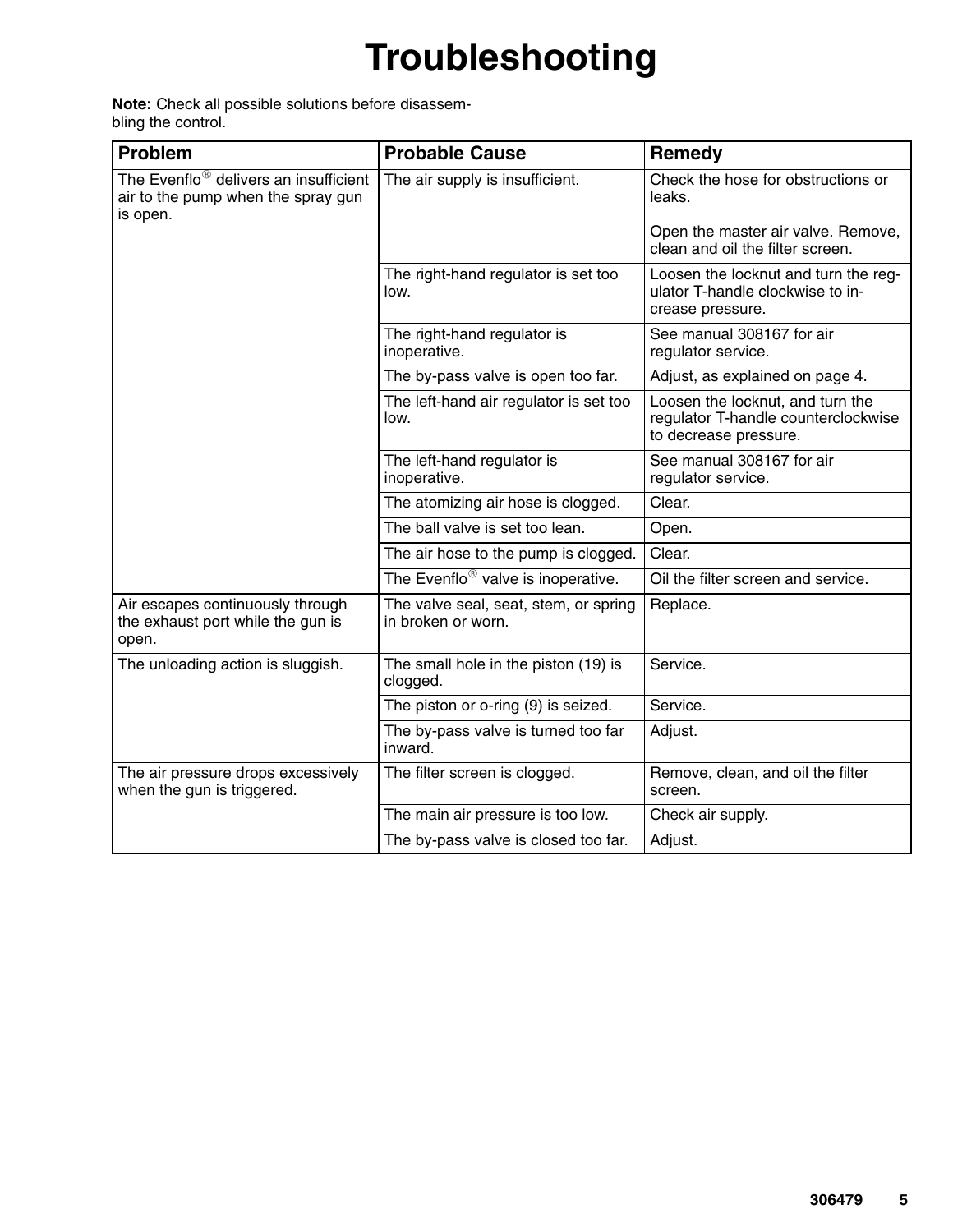# **Service**

#### **Daily Maintenance**

Relieve the air pressure to the Evenflo $^{\circledR}$ , and shut off the main valve. Each day, clean the filter screen (10) and add light oil to the filter cavity in the housing (13). See the parts drawing on page 7.

#### **Evenflo**- **Valve Service**

- 1. Unscrew the cap (20) from the housing (13) and remove the spring (12). Place a screwdriver in the slot of the stem (14) and unscrew the nut (3) from the opposite end. See the parts drawing on page 7.
- 2. Grip the flats on the nose of the piston (19) with pliers and pull the piston out from the housing, freeing the seal (23).
- 3. Disassemble the valve; clean the valve thoroughly in a non-flammable solvent, and blow-dry the valve. Inspect all parts for wear or damage. Inspect the rubber seat (15). Do not remove the seat (unless replacement is necessary. If the seat must be replaced, tuck the new seat into the housing with a smooth blunt instrument, being careful not to damage it. Pay special attention to the housing at points of contact with the piston seal (9), the valve seal (23), the plunger valve (16), and the stem (14).
- 4. Lubricate the inner parts and surfaces with light oil, and reassemble the valve in reverse order of disassembly.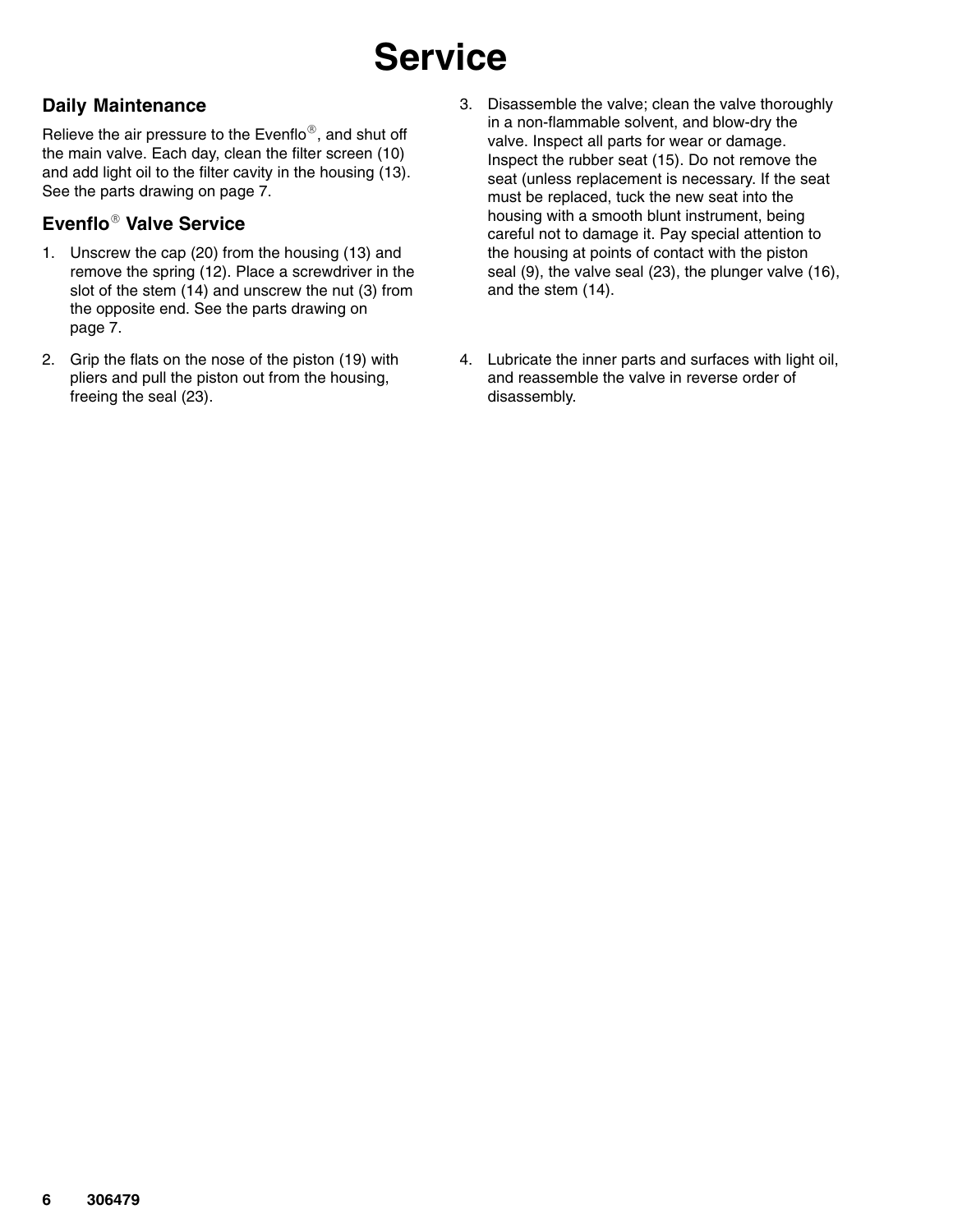### **Parts**



#### **Parts List**

| Ref.           |          |                                  |      | Ref.                              |          |                                                      |      |
|----------------|----------|----------------------------------|------|-----------------------------------|----------|------------------------------------------------------|------|
| No.            | Part No. | <b>Description</b>               | Qty. | No.                               | Part No. | <b>Description</b>                                   | Qty. |
| 1              | 202843   | EVENFLO VALVE <sup>®</sup>       |      |                                   |          |                                                      |      |
|                |          | includes items 2-23              |      | 24                                | 214652   | HOSE, air; cpld $3/8$ npt $(m)$ ;                    |      |
| 2              | 202864   | . STEM, by-pass valve            |      |                                   |          | 1/2" ID; 18" (457 mm) long                           |      |
| 3              | 100072   | . NUT, hex; no. 6-32             |      | 25                                | 104266   | <b>AIR REGULATOR</b>                                 |      |
| 4              | 100272   | . LOCKWASHER, int. shkprf; no. 6 |      |                                   |          | (See manual 308167 for parts)                        | 2    |
| $5^*$          | 150647   | . GASKET, copper                 |      | 26                                | 107142   | <b>BALL VALVE</b>                                    |      |
| $6*$           | 154741   | . O-RING, nitrile rubber         |      | 27                                | 100016   | LOCKWASHER, 1/4                                      | 4    |
| $\overline{7}$ | 156200   | . SPRING, compression            |      | 28                                | 100333   | SCREW, hex hd cap; 1/4-20 x 12                       | 4    |
| $8*$           | 156594   | . O-RING, nitrile rubber         |      | 29                                | 100721   | PLUG, pipe; 1/4" slotted                             | 2    |
| $9^*$          | 156633   | . O-RING, nitrile rubber         |      | 30                                | 100960   | GAUGE, air pressure; 0-200 psi                       |      |
| $10*$          | 156939   | . STRAINER, 100 mesh             |      |                                   |          | $(0-14$ bar) range                                   | 2    |
| 11             | 156944   | . NUT, strainer                  |      | 31                                | 100995   | SCREW, hex hd cap; 3/4-16 x 1"                       |      |
| $12*$          | 157633   | . SPRING, compression            |      | 32                                | 101015   | LOCKWASHER, spring; 3/4"                             |      |
| 13             | 158331   | . HOUSING                        |      | 33                                | 101353   | NIPPLE, pipe; 1/2 npt;                               |      |
| 14             | 158482   | . STEM                           |      |                                   |          | 4" (102 mm) long                                     |      |
| $15*$          | 158483   | . SEAT, plunger valve            |      | 34                                | 158256   | UNION, adapter, 3/8 npt(m) x                         |      |
| 16             | 158484   | . VALVE, plunger                 |      |                                   |          | 3/8 npsm(f) swivel                                   | 2    |
| $17*$          | 158485   | . GASKET, copper                 |      | 35                                | 155865   | UNION, female adapter; 1/2 npt(f)                    |      |
| $18*$          | 158486   | . O-RING, nitrile rubber         |      | 36                                | 156306   | <b>WASHER</b>                                        | 2    |
| 19             | 158487   | . PISTON                         |      | 37                                | 158491   | <b>NIPPLE</b>                                        | 2    |
| 20             | 158488   | . CAP                            |      | 38                                | 159058   | PLATE, mounting                                      |      |
| $21*$          | 158489   | . WASHER                         |      |                                   |          |                                                      |      |
| 22             | 158580   | . PLATE, instruction             |      |                                   |          | * Recommended tool box spare parts. Keep these spare |      |
| $23*$          | 159340   | . SEAL, valve                    |      | parts on hand to reduce down time |          |                                                      |      |